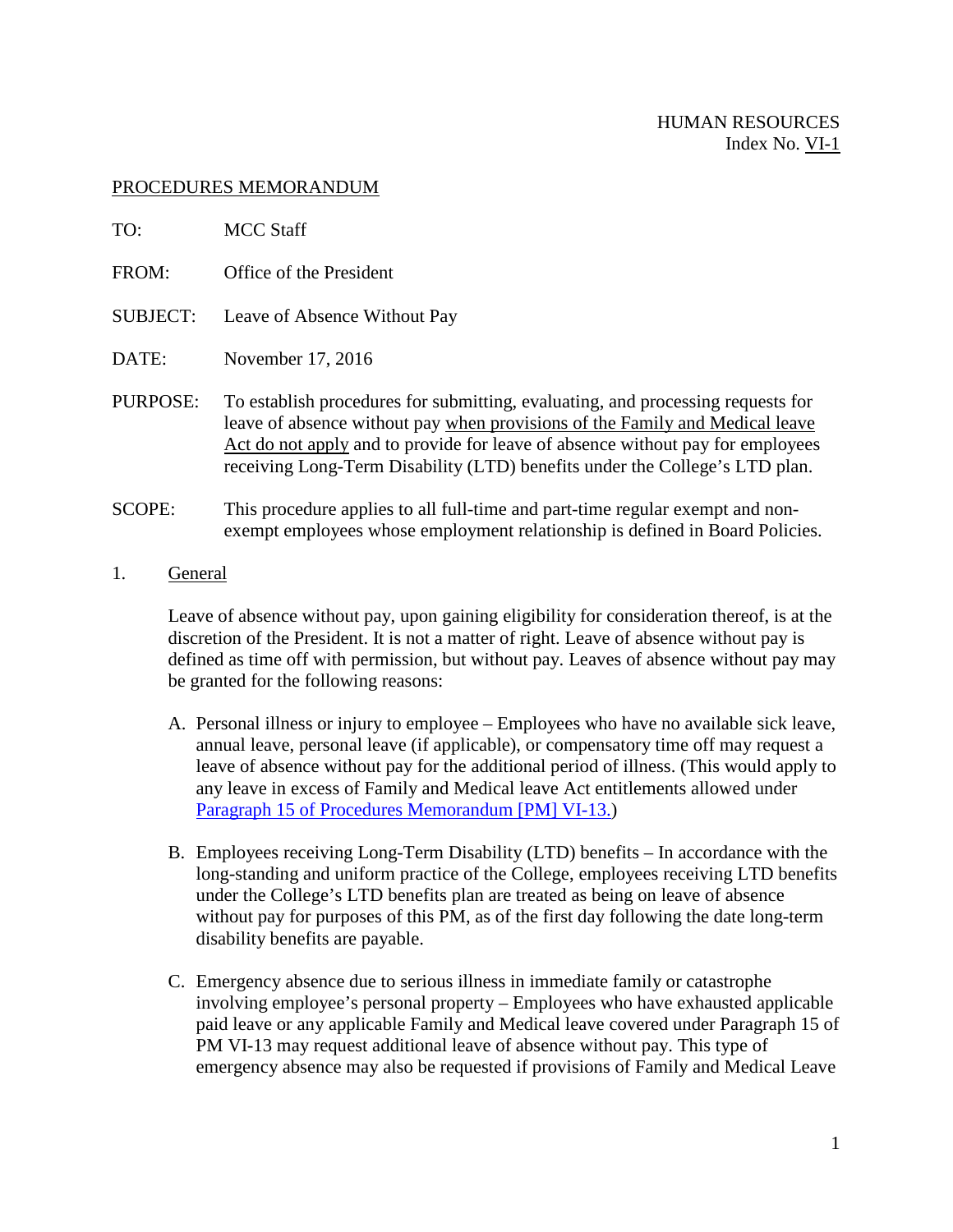(Paragraph 15, PM VI-13) do not apply regarding the particular family member involved (such as a parent-in-law) or to the particular catastrophe.

- D. Education Employees may request a leave of absence without pay to attend a college, university, special workshop, or institute.
- E. Military service Employees called into active service may be granted a leave of absence without pay consistent with existing laws and College procedures. Military Service leave may in some circumstances be "with pay." (See PM VI-13.)
- F. Personal reasons Employees may request a leave of absence without pay for other personal reasons.

Note: In applying the provisions of leave of absence without pay, leave categories and procedures as outlined in PM VI-13, Employee Short-Term leave, may also apply and should therefore be reviewed in conjunction with applying the procedures herein.

With the exception of military leave and employees receiving Long Term Disability (LTD) Benefits and employee entitlements to Family and Medical Leave under PM VI-13, the following will normally be required as conditions precedent to consideration of requests for leave of absence without pay:

- A. A minimum of one (1) year of continuous prior employment with the College for leaves of more than 30 work days.
- B. A satisfactory work performance and attendance record at the College.
- C. The availability of temporary employee(s) to "cover" the proposed period of absence, and the effect of leave on the level of service delivered by or to the College.

With the exception of military leaves and certain Family and Medical Leaves (see PM VI-13), all accumulated annual leave as well as compensatory time and sick leave when applicable must be used by the employee prior to beginning a leave of absence without pay.

- 2. Procedures for Implementation
	- A. Requests The employee shall make the request for a leave of absence without pay to his or her immediate supervisor. Supervisors reporting directly to a Dean, a Vice President or the College Business Officer may approve leaves without pay for periods of five work days or less. The College Business Officer or Vice President may approve leaves without pay for periods of 30 work days or less. All leaves without pay of more than 30 work days must be approved by the President.

Requests for leave of absence without pay must be made on the appropriate College leave form with additional details and support attached.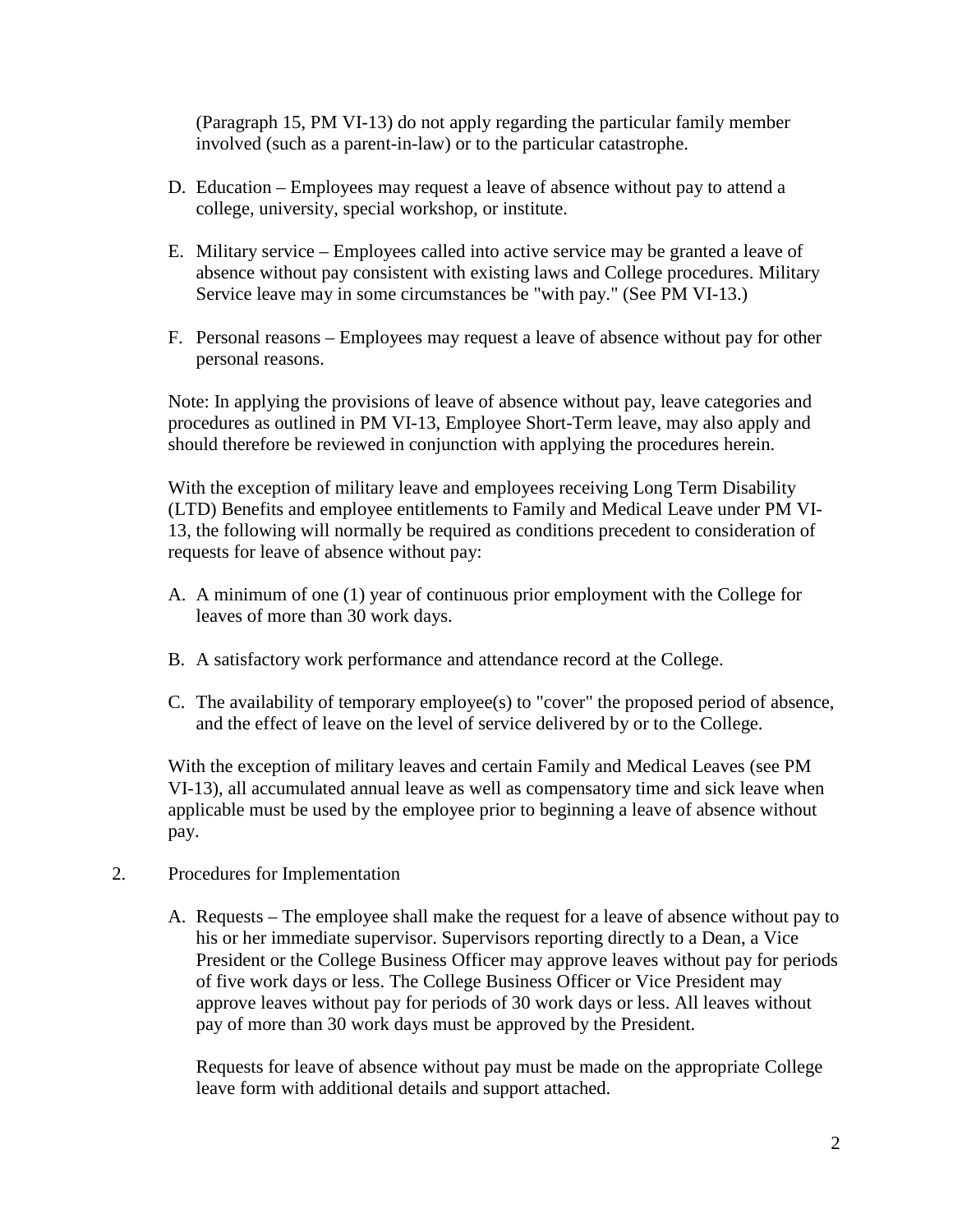- B. Duration The maximum length of a leave of absence without pay is normally 12 calendar months. An employee may request cancellation of an approved leave of absence without pay at any time, but official cancellation shall be at the discretion of the College.
- C. Effect on employment date Employees on leaves of absence without pay for periods of more than three calendar months shall have their length of service reduced by the length of their leave of absence without pay in excess of three calendar months and will have service date adjustments to accurately reflect total years worked. Accumulated time towards promotion in level, when applicable, shall also be reduced commensurately.
- D. Special conditions The College reserves the right to establish special conditions applicable to granting a leave of absence without pay. For example, the need of the employee for a relatively lengthy leave and the College's anticipated inability to "cover" for the employee during the leave by use of temporary substitute(s) may cause the College to approve a leave without assurance of reinstatement upon expiration of the leave and with merely preferred right of recall to the employee's position when it becomes vacant, or to a reasonably comparable vacant position. Special conditions may be established at the time the leave is granted, and may also be established or modified during the leave on five (5) days written notice to the employee, as deemed necessary by the College.
- E. Effect on employee benefits when leave begins The continuation of employee benefits is subject to the provisions of the insurance contracts and employee benefit plans in effect at the time the leave is granted. Those provisions are subject to change. Details may be obtained from the Human Resources office prior to requesting leave of absence without pay.

During a leave of absence without pay of 30 calendar days or less, the College will allow the employee to retain health (or cash-in-lieu of/CILO), dental, life, and both supplemental and/or dependent life insurance coverages. College contribution amounts and employee contribution amounts will not be affected for up to the 30 calendar day period, that is, contributions will remain the same as for employees on paid status. However, if a payday occurs during the unpaid leave, and if the amount of the paycheck is insufficient to deduct the employee's portion of the premiums, it is the employee's responsibility to prepay the premiums, i.e., health and dental, dependent and/or supplemental life.

The College will continue to pay the College's portion of the employee's coverage (and dependents' coverage, when applicable) with the current carrier, while an employee is on paid sick leave. Once all accrued sick leave is used, and the leave is without pay of more than 30 calendar days, health and dental insurance may be continued under the provisions of COBRA.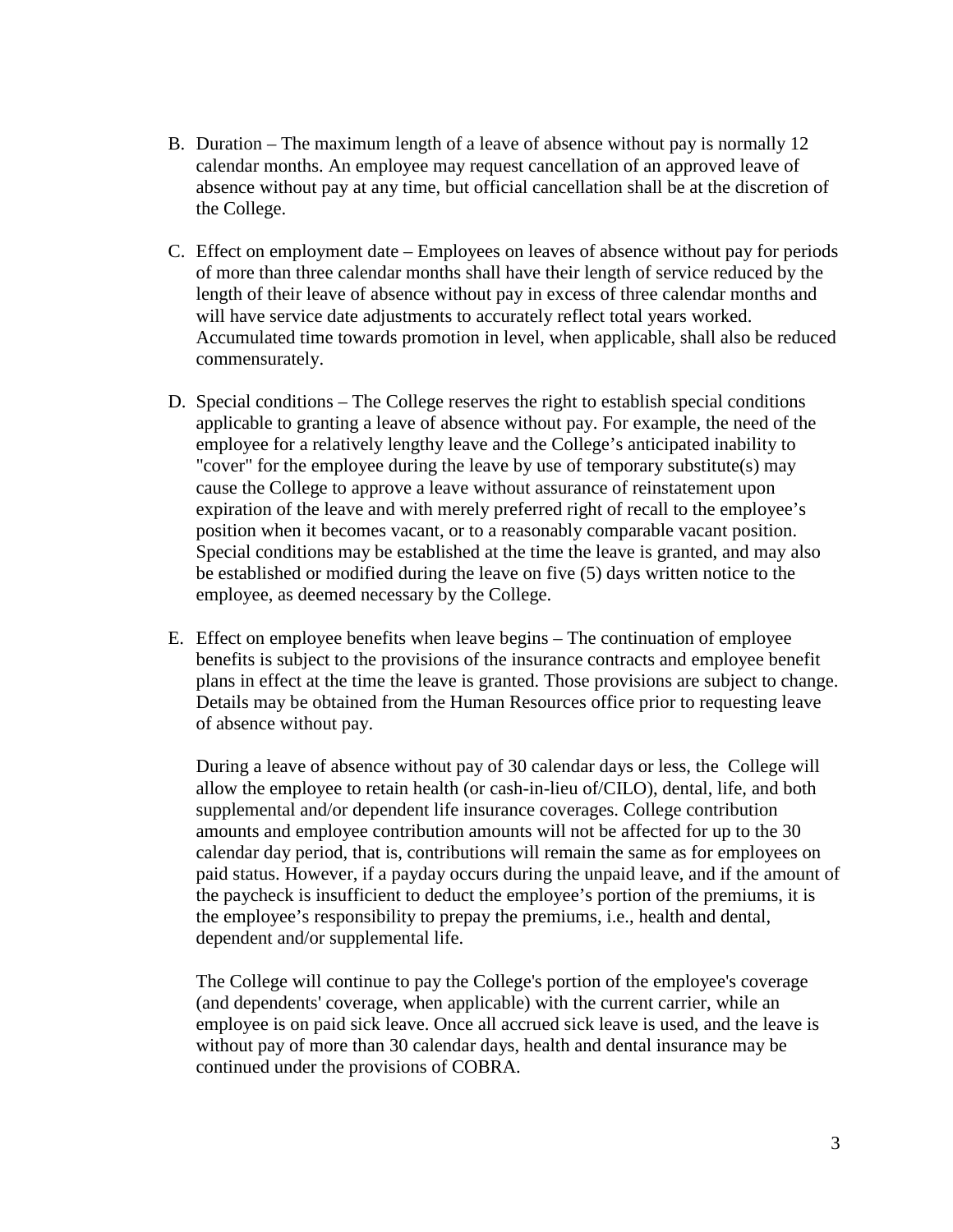For example, an employee may accrue and have unused 110 days of sick leave. For an absence due to a condition certified by a health care provider, the employee would use all unused and accrued sick leave before the leave is without pay and before longterm disability benefits become payable. In the case of the employee with 110 days of accrued and unused sick leave, the employee would have over five (5) months of paid sick leave, during which time the College would pay any portion of the premium normally paid by the College for active employees of the same classification as the eligible employee in question under any group health plan maintained by the College. After more than 30 days without pay has elapsed, health and dental may be continued by the employee under the provisions of COBRA, as stated below.

During a leave of absence without pay of more than 30 calendar days, employee benefits are affected as follows:

1) Health and Dental Insurance – The employee's coverage (and dependents' coverage, when applicable) with current carrier may be continued, with the employee paying the total cost thereof (both the employee's share and the normal college contribution) and the applicable administration charge, as provided under provisions of the Consolidated Omnibus Budget Reconciliation Act (COBRA) of 1985. Details are available from the Human Resources office.

NOTE: If the employee does not prepay the cost of health and dental insurance, and if the employee would as a result lose coverage, the employee and qualified beneficiaries shall be sent notices informing them of his/her/their rights to elect continuation coverage under (COBRA).

- 2) Life Insurance The employee's coverage (and dependents' coverage, when applicable) terminates the last day of active work prior to the leave; however, a 31-day grace period applies for a death benefit. If a waiver of premium for total disability for the employee's coverage has been approved by the group life insurance carrier, only the employee's coverage will continue based on the provisions of the group life insurance policy in effect at the time.
- 3) Long-Term Disability The employee's coverage terminates on the last day of active work prior to the leave. This provision does not apply to employees receiving LTD benefits.)
- 4) Sick leave and/or Annual Leave Sick leave and annual leave will accumulate on a pro-rated basis as determined by the number of paid work hours, if any, during the calendar months in which the leave begins and ends. No sick leave or annual leave will accrue during the period of any leave of absence without pay.
- 5) Other Benefits Other benefits cease during the leave, except as otherwise expressly provided herein. Regarding employees receiving LTD benefits, all other benefits cease during the leave except as otherwise expressly provided herein or in the College's long-term disability insurance plan.